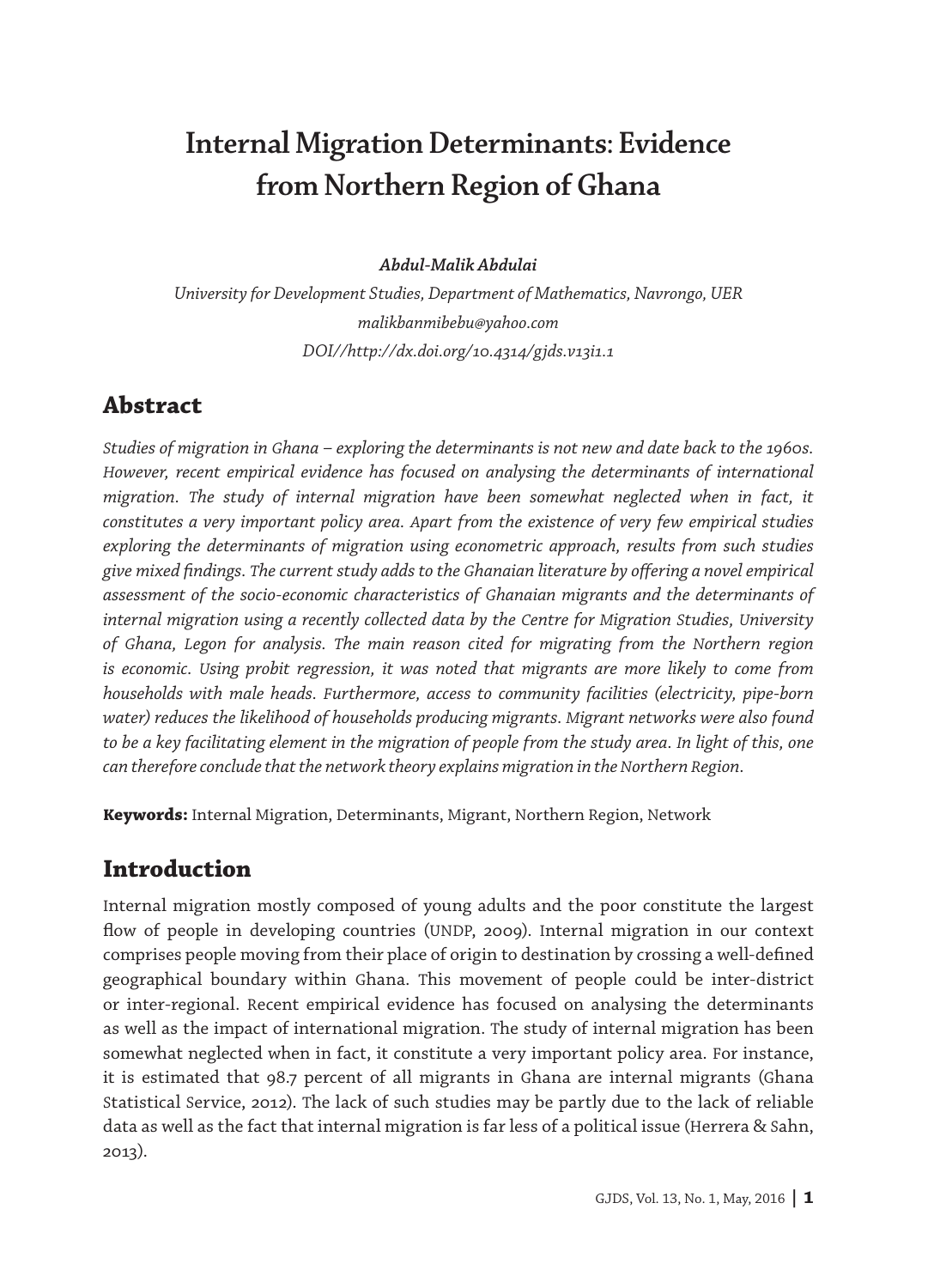Early studies by Beals et al. (1976) and Caldwell (1968) found a negative effect of area of origin's income on rural-urban migration (Beals et al., 1976), but a positive effect of a household's own income on the probability to migrate (Caldwell, 1968). Other important determinants of migration noted by Caldwell include the presence of migration network, gender, age, with younger persons more likely to migrate and household size, with larger households producing a greater number of migrants.

Apart from the existence of very few empirical studies exploring the determinants of migration using econometric approach (see Ackah & Medvedev, 2010; Boakye-Yiadom & McKay, 2006 and Waddington & Lichfield, 2003), results from such studies gives mixed findings . Using data from the Ghana Living Standard Survey round 5 (GLSS 5), Ackah and Medvedev (2010) noted that person's age, civil status and educational attainment are important determinants of migration decisions, while gender is not. Similarly, Boakye-Yiadom and McKay (2006) found marital status and education as significant determinants of urban to rural migration, with higher educational attainment reducing the probability of migrating. Having acknowledged the remarkable contribution of these studies to the migration literature in Ghana, it is not devoid of criticism. Apart from the fact that dataset used by these studies are obsolete, census datasets are normally multi-purpose and therefore might not contain comprehensive/detailed migration data to enable one to sufficiently deal with determinants of internal migration and therefore more needs to be known on this subject.

## **Objectives of the Study**

This paper adds to the Ghana migration literature as summarized above by:

- (i) Assessing the socio-economic characteristics of Ghanaian migrants.
- (ii) Examining the determinants of internal migration from the study area.

## **Methodology of the Study**

Data used for this study was sourced from the Migrating Out of Poverty (MOP) dataset collected by the Centre for Migration Studies, University of Ghana in collaboration with the Sussex University, U.K from March to May, 2013. This dataset is unique1 over the census datasets which are predominantly used by most studies in Ghana. A multi-stage sampling technique was used to select 315 households in the Northern Region, consisting of 231 migrant and 84 non-migrant households for interview. The first stage was a purposive selection of 11 districts consisting of 21 Enumeration Areas (EAs) selected from a list of EAs in the 2010 National Population Census results. The number of EAs selected from each district is proportional to the total number of out-migrants from that district. These districts are

<sup>1</sup> Given that the survey was specifically designed for migrant source regions with high incidence of poverty was more detailed and comprehensive.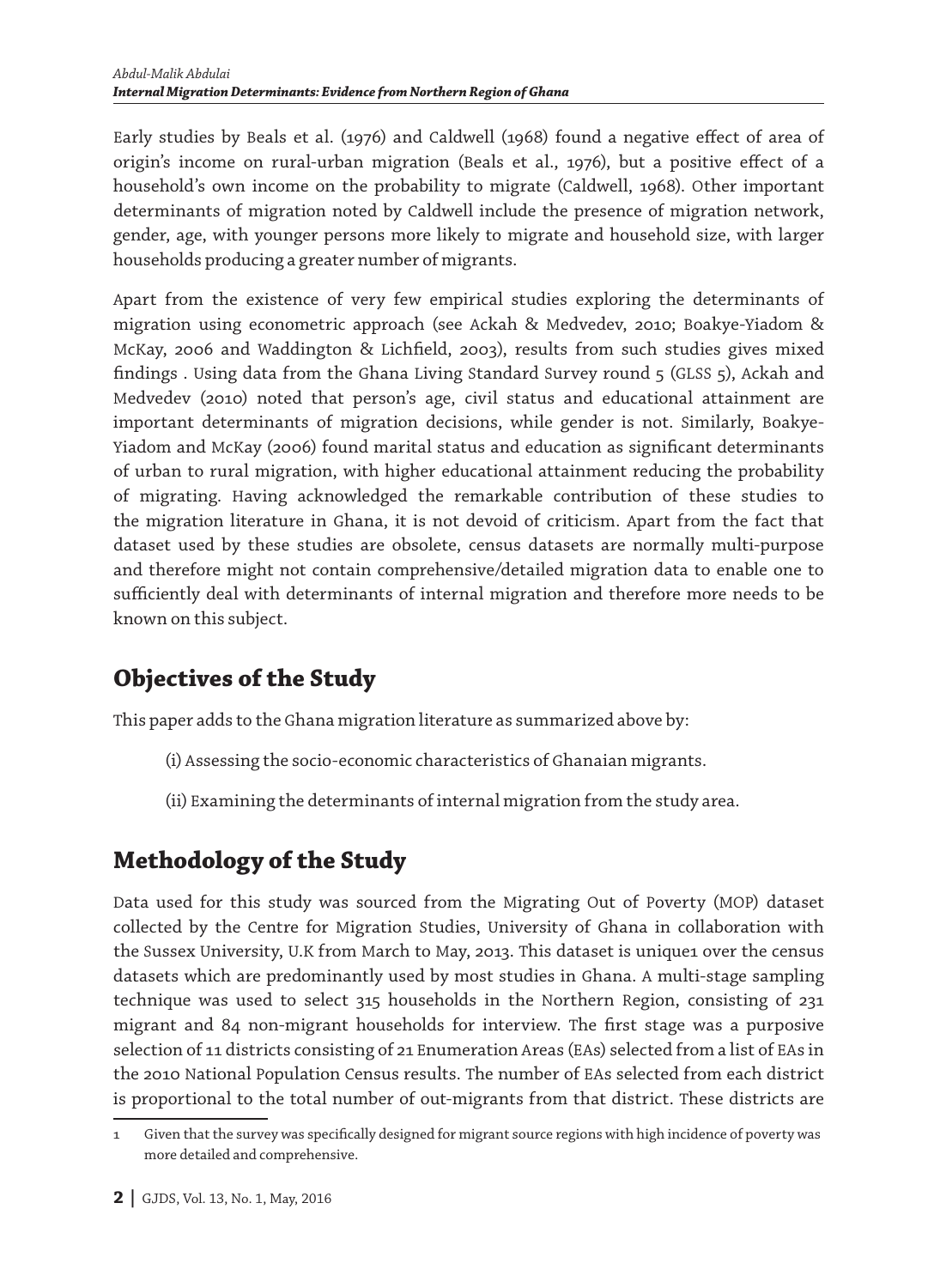the Tolon, Savelugu-Nantong, Kumbungu, Sagnarigu, Central and East Gonja, West and East Mamprusi, Kariga, Yendi Municipality and Tamale Metropolis. The selection of these districts was informed by the high proportion of out-migrants produced by those districts using the 2010 National Population Census results. This was followed by a listing of households in these selected EAs. The second stage involved a systematic sampling with a random start to select migrant and non-migrant households from each of the selected EAs. The migrant households were further stratified into three groups: seasonal migrants, return migrants and absent out-migrants. A total of 15 households were purposively selected from each EA, consisting of 4 households from the non-migrant households and 11 households from the migrant households. The final stage was the purposive selection of an adult household member, irrespective of gender and who has more knowledge about the household for interview.

#### **Conceptual Framework and Econometric Procedure**

The main focus of this study is to assess the determinants of internal migration which hinges on a number of models of migration. Unlike the earlier models of migration that analyze the individual's decision to move as a function of his/her own expected net economic benefit (Sjasstad 1962; Todaro 1965), a growing literature has been modelling migration as both an individual and family decision that not only maximizes income but also minimizes risks (Stark, 1991; Stark & Bloom 1985; Taylor 2001). Most family decision migration models thus imply that while a member of the household migrates, the rest of the household which remains at the origin is focused on maintaining itself and keeping ties with the migrant as an economic and social unit. To explain this type of behaviour of family decision towards migration, models typically include variables such as: physical and human capital assets, including household demographic composition and information on adults' education, which can be proxies for risk aversion and access to credit; stochastic variables to measure the type of risks that the household copes with; and family networks at destination, included as a form of social capital, that together with the human capital assets can generate differences in the net benefit of the migration decision across households (Ritcher & Taylor 2007). Following this conceptual framework, I modelled the decision to migrate internally as a function of individual characteristics, household and community characteristics. Specifically, the model is specified as follows:

Where  $\textsf{M}_{\textup{i}}$  is the probability that individual i will migrate

 $X_{\overline{\text{1}}}$  –  $X_{\overline{\text{3}}}$  is the individual, household and community characteristics respectively.

Equation 1 is a discrete choice model which would be estimated using the maximum likelihood approach to assess the determinants of internal migration as the second objective seeks to do.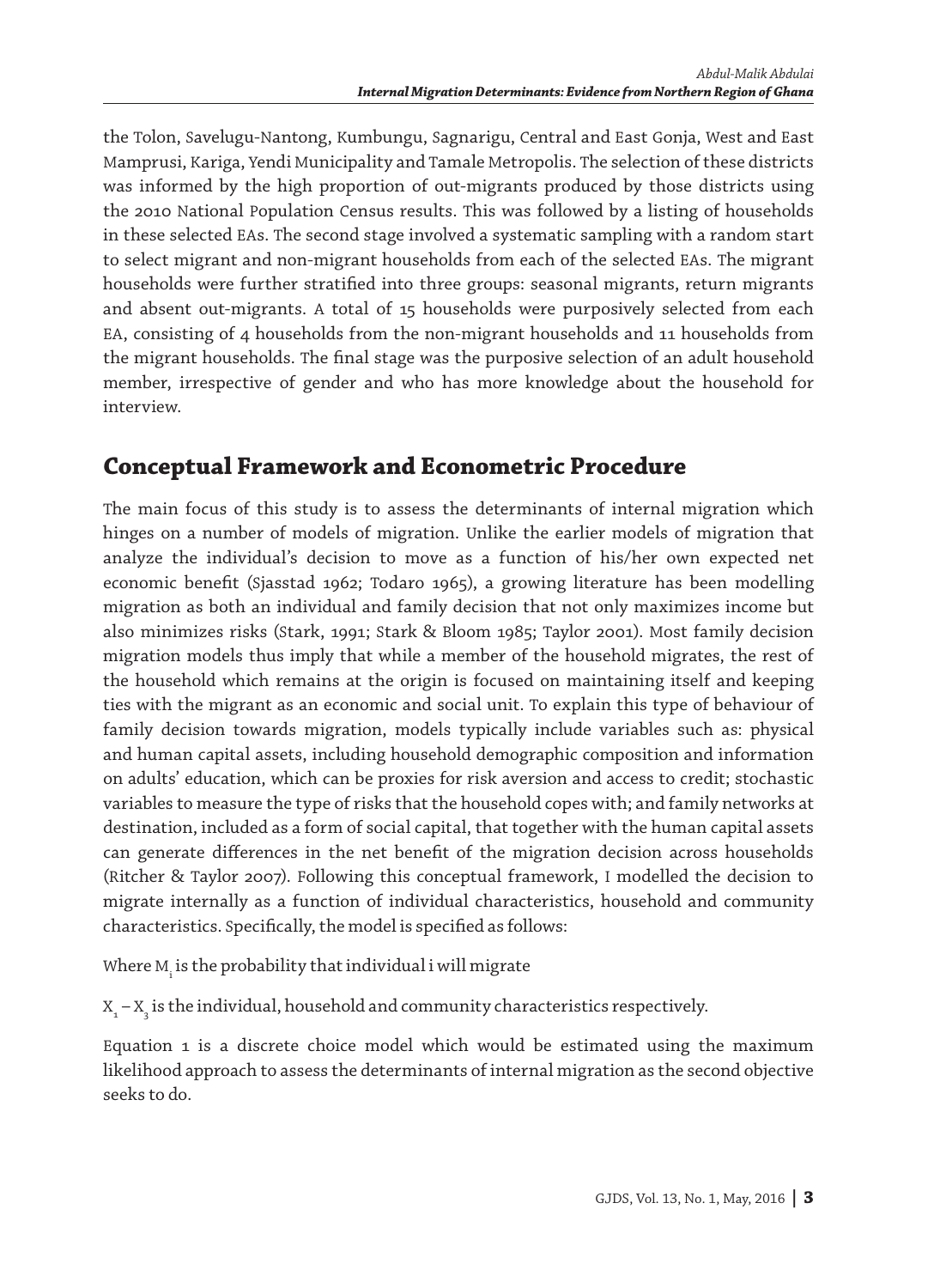## **Results and Discussions**

#### **Socio-economic Characteristics of Migrants and Non-migrants**

Migration as indicated earlier is motivated by certain characteristics of the individual, the household and the community. The examination of these characteristics is relevant to the extent that it guide the household to understand who can/should migrate, how and where to migrate to. In the light of these, the current study examined the socio-economic characteristics of both migrant and non-migrants as indicated in my first objective.

The socioeconomic characteristics of members of the 315 households selected and interviewed comprising 228 absent/current migrants, 72 returned migrants and 2,199 non-migrants were examined with respect to age, sex, highest level of education attained, marital status, regions/districts of origin and destination as well as reasons for migration.

The average household size of the study area was eight, twice the national average of 4 (GLSS 5) with 69.48 percent of non-migrant households having members more than this average compared to 65 percent of migrant households. Only a small percentage of both migrant and non-migrant households have household size of at most four members (6.67 and 5.87 percent respectively).

A higher percentage of migrants, both absent and returned are in the age group of 21-30 years with 14.12 percent of the absent migrants aged less than 18 years (see Table 1), suggesting that there were not many young migrants involved in current internal migration.

|              | <b>Absent Migrants</b> |              |                    | <b>Returned Migrants</b> |                |              |  |
|--------------|------------------------|--------------|--------------------|--------------------------|----------------|--------------|--|
| Age          | Males $(\%)$           | Females (%)  | Total $(\%)$       | Males $(\%)$             | Females $(\%)$ | Total $(\%)$ |  |
| $O-1O$       | 0.70                   | 4.71         | 2.19               | 0.00                     | 0.00           | 0.00         |  |
| $11 - 20$    | 20.98                  | 28.24        | 23.68              | 20.69                    | 18.60          | 19.44        |  |
| $21 - 30$    | 37.76                  | 40.00        | 38.60              | 48.28                    | 48.84          | 48.61        |  |
| $31 - 40$    | 26.57                  | 21.18        | 24.56              | 24.14                    | 23.26          | 23.61        |  |
| $41 - 50$    | 10.49                  | 3.53         | 7.89               | 3.45                     | 6.98           | 5.56         |  |
| $51 - 60$    | 2.10                   | 1.18         | 1.75               | 3.45                     | 2.33           | 2.78         |  |
| $60+$        | 1.40                   | 1.18         | 1.32               | 0.00                     | 0.00           | 0.00         |  |
| Total $(\%)$ | 100.00                 | 100.00       | 100.00             | 100.00                   | 100.00         | 100          |  |
| N            | 143.00                 | 85.00        | 228.00             | 29.00                    | 43.00          | 72.00        |  |
|              |                        | $18 = 3.5\%$ | $18$<br>$=14.12\%$ |                          | $<18=4.65\%$   |              |  |

**Table 1: Distribution of migrants by age and sex**

**Source: Author's construct from MOP survey, 2013**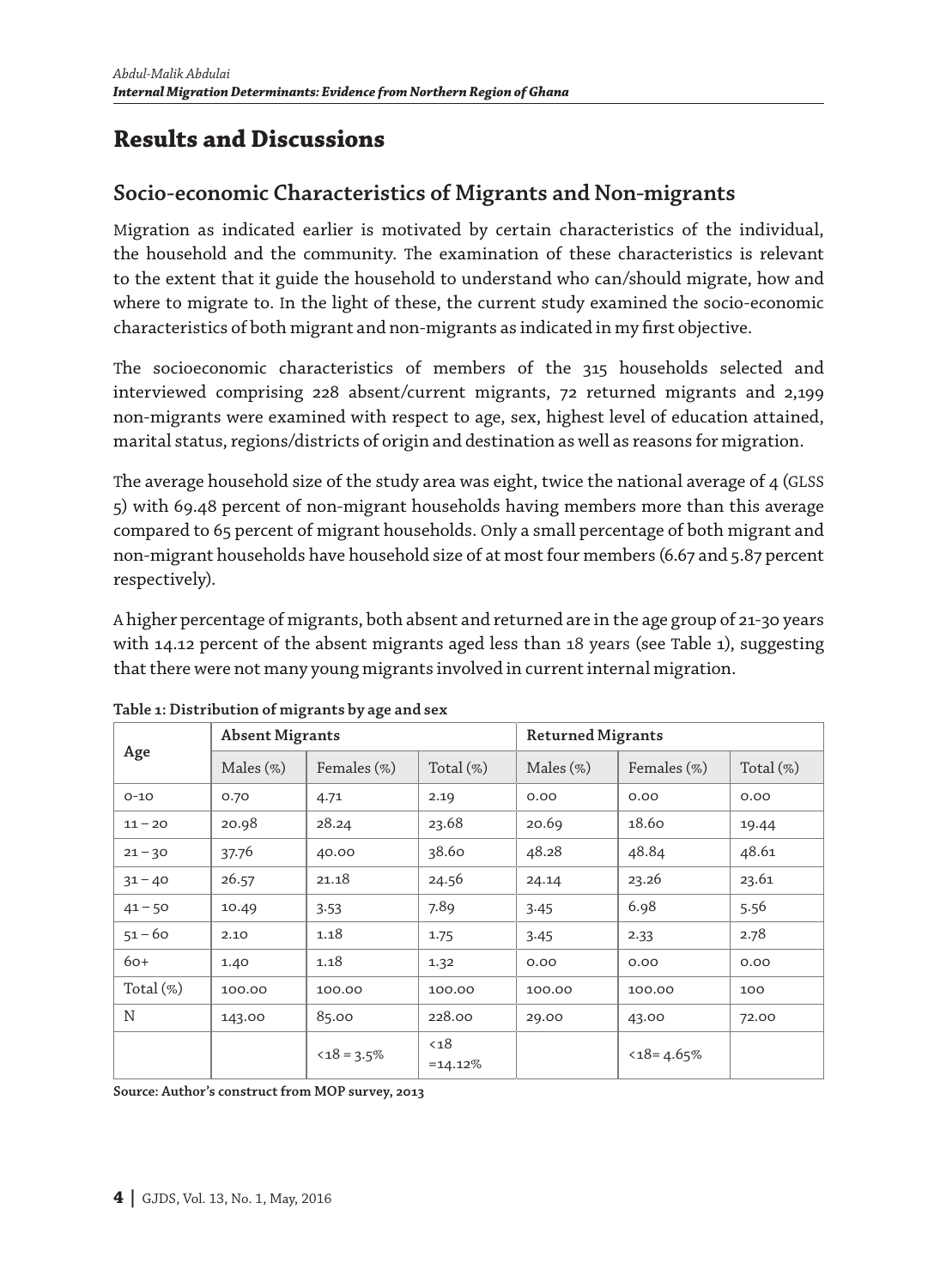Regarding the relationship between migrants and their household heads, it is observed that more than half (52.20 percent) of these migrants were either children or adopted children to the household head in which they hailed from. This corroborate the findings of Pickbourn (2011) who remarked that most female migrants in the Savelugu-Nantong district in the Northern Region of Ghana were either the daughters to the household heads or fosterdaughters of the head's wife. The larger proportion of children migrating instead of the heads or their spouses could be explained perhaps by the fact that they are single and the cost of migrating is minimal relative to that of their parents. Children also used migration as a way of acquiring material things such as cooking utensils and clothing in preparation for their future marriage. A small percentage (7 percent) of the migrants is spouses to the household heads.

In terms of sex distribution and region of destination, the result indicate that a higher percentage of female than male current migrants migrate to Greater Accra than to Ashanti Region (see Table 2). Furthermore, a higher proportion of males are involved in intra-regional migration than their female counterparts (32.09 and 25.32 percent respectively). The domination of males in intra-regional migration could be explained by the fact that males with primary or no education are involved in rural-rural migration seasonally to sell their labour and return to the community when it's time for farming. This finding contradicts some earlier findings which suggest that males dominate in long distance migration and females in shorter distance ones (Manning Patrick, 2005 & Ranga Dick, 2004).

| Region       |              | <b>Absent Migrants</b> |              |              | <b>Returned Migrants</b> |              |  |  |  |
|--------------|--------------|------------------------|--------------|--------------|--------------------------|--------------|--|--|--|
|              | Males $(\%)$ | Females $(\%)$         | Total $(\%)$ | Males $(\%)$ | Females $(\%)$           | Total $(\%)$ |  |  |  |
| G. Accra     | 29.10        | 41.77                  | 33.83        | 44.00        | 60.00                    | 53.56        |  |  |  |
| Ashanti      | 22.39        | 26.58                  | 23.95        | 12.00        | 30.00                    | 22.75        |  |  |  |
| Northern     | 32.09        | 25.32                  | 29.56        | 24.00        | 7.50                     | 14.15        |  |  |  |
| B.Ahafo      | 9.70         | 1.27                   | 6.56         | 12.00        | 2.50                     | 6.33         |  |  |  |
| Western      | 0.75         | 2.53                   | 1.41         | 4.00         | 0.00                     | 1.61         |  |  |  |
| Eastern      | 0.75         | 1.27                   | 0.94         | 4.00         | 0.00                     | 1.61         |  |  |  |
| Central      | 0.75         | 0.00                   | 0.47         | 0.00         | 0.00                     | 0.00         |  |  |  |
| U/East       | 4.48         | 1.27                   | 3.28         | 0.00         | 0.00                     | 0.00         |  |  |  |
| U/West       | 0.00         | 0.00                   | 0.00         | 0.00         | 0.00                     | 0.00         |  |  |  |
| Total $(\%)$ | 100.00       | 100.00                 | 100.00       | 100.00       | 100.00                   | 100.00       |  |  |  |

**Table 1: Distribution of migrants by regions of destination and by sex**

**Source: Author's calculation from the MOP survey, 2013**

What is interesting is the finding that, inter regional migration is gradually being internalised as more migrants migrate within the Northern region than the four southern regions combined aside Greater Accra and Ashanti regions. Consistent with existing evidence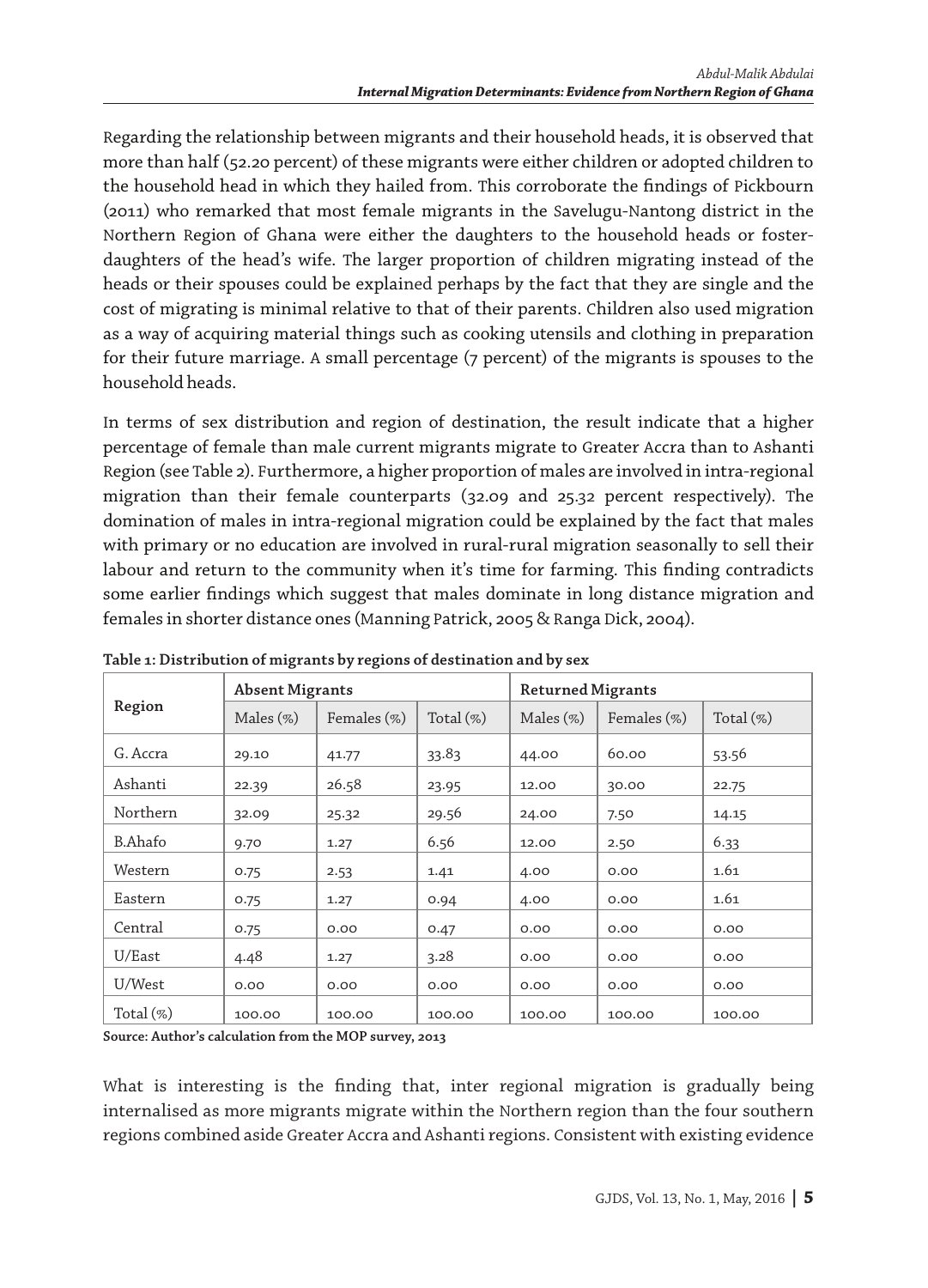(Caldwell, 1968 and Ackah & Medvedev, 2010), migrants are much more likely to be male: the male-to-female ratio for migrants 18 years or more is 1.16 compared to 0.91 for nonmigrants. However, the proportion of female migrants decreases faster than male migrants in older age groups, suggesting that more males tend to migrate at older ages than females. This might be attributed to females getting married as they grow older, for which reason they need to stay and take care of the family. Also in some cultures of the source districts, a woman migrating at old age is seen as an irresponsible one as she is seen not prepared to shoulder any responsibility/challenges emanating from her marital home. As in Pickbourn's (2011) study, most women in the Savelugu district of the Northern region are provided with only maize/grains to prepare meals for their households. Taking a cue from this finding means that it is the women who have to get other ingredients from their own resources to prepare the meals. Unknowingly, a woman migrating at old age might be seen to be avoiding these responsibilities.

There are empirical observations also, which is compatible with the human capital model that the rate of migration decreases with age (Sjaastad, 1962). In the study, the rate of migration increases with age and tend to decrease after 30 years. This could be explained by the fact that between 15 and 30 years, most people might still be single and not saddled with any household responsibility and therefore can afford to migrate. Beyond the age of 30 years, most people will now be married and are given household responsibilities and that might therefore reduce their probability to migrate. At this age the cost of migrating (psychic cost) is quite huge, making migration a disincentive.

By districts of origin of absent migrants, about one – fifth of the absent migrants came from the Tolon District, which is the largest producer of migrants in the study area (see Table 3). Tamale Metropolis reported no absent migrant. This contradicts findings by Kwankye et al. (2009) where Tamale was cited as dominant district of origin by child migrants. The Tolon District had the largest female out-migrants than other districts in the study area, though produces more male than female migrants from the district. Yendi Municipality, West Mamprusi and Central Gonja districts also recorded higher outmigration rates with 14.47, 11.84 and 11.84 percent respectively of current migrants coming from these districts.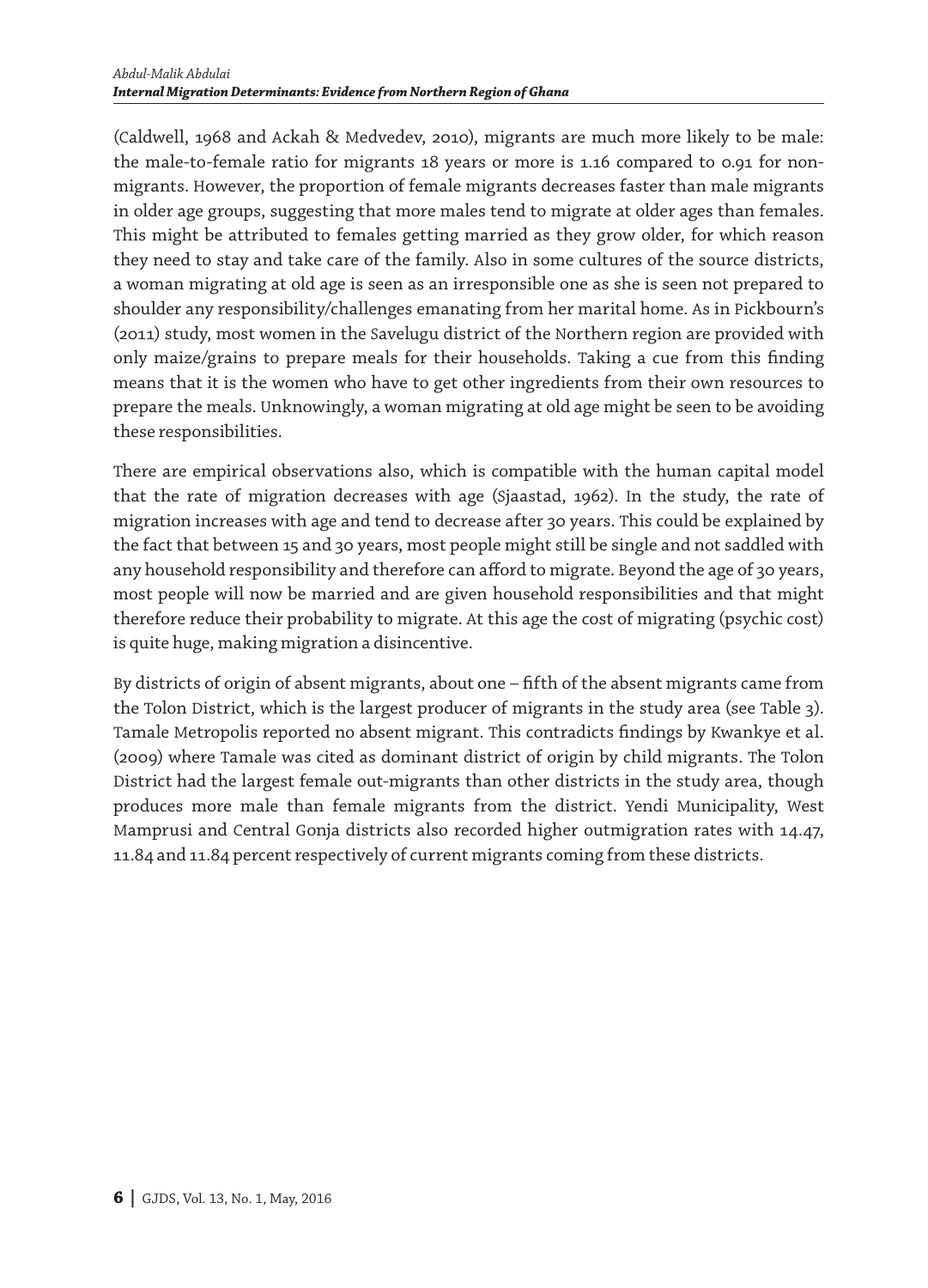|                | <b>Absent Migrants</b> |             |              | <b>Returned Migrants</b> |                |              |  |
|----------------|------------------------|-------------|--------------|--------------------------|----------------|--------------|--|
| District       | Males (%)              | Females (%) | Total $(\%)$ | Males $(\%)$             | Females $(\%)$ | Total $(\%)$ |  |
| Sagnarigu      | 5.59                   | 4.71        | 5.26         | 0.00                     | 0.00           | 0.00         |  |
| Kumbungu       | 7.69                   | 10.59       | 8.77         | 3.45                     | 2.33           | 2.78         |  |
| East Gonja     | 9.09                   | 3.53        | 7.02         | 0.00                     | 4.65           | 2.78         |  |
| East Mampurisi | 6.99                   | 5.88        | 6.58         | 10.34                    | 13.95          | 12.50        |  |
| Central Gonja  | 8.39                   | 17.65       | 11.84        | 13.79                    | 2.33           | 6.94         |  |
| Karaga         | 4.20                   | 4.71        | 4.39         | 0.00                     | 11.63          | 6.94         |  |
| Savelugu       | 11.19                  | 9.41        | 10.53        | 17.24                    | 23.26          | 20.83        |  |
| Tamale Metro   | 0.00                   | 0.00        | 0.00         | 0.00                     | 0.00           | 0.00         |  |
| Tolon          | 19.58                  | 18.82       | 19.30        | 20.69                    | 18.60          | 19.44        |  |
| West Mampurisi | 11.19                  | 12.94       | 11.84        | 27.59                    | 18.60          | 22.22        |  |
| Yendi          | 16.08                  | 11.76       | 14.47        | 6.90                     | 4.65           | 5.56         |  |
| Total          | 100.00                 | 100.00      | 100.00       | 100.00                   | 100.00         | 100.00       |  |
| Ν              | 143                    | 85          | 228          | 29                       | 43             | 72           |  |

**Table 3: Distribution of migrants by district of origin and sex**

**Source: Author's calculation from the MOP survey, 2013**

Unlike Tolon and Yendi districts where male out-migrants out-numbered their female counterparts, the Central Gonja district recorded higher percentage of female out-migrants than their male counterparts.

The distribution of migrants by marital status shows that more than half (50.21 percent) of current migrants are single (see Table 4). On the contrary, a higher percentage of return migrants are married. For those who are married, a higher proportion (47.10 percent) of male migrants are married compared with 44.44 percent of female migrants reported married. This suggests that marriage is a barrier for potential female migrants. This could be attributed to the fact that those that are married might have found it difficult to move without their households, unlike the single ones who can move at any time when the need arises, most especially when searching for employment. This finding is consistent with the migration literature which indicates that most migrants are young and single (Ehirim et al, 2012).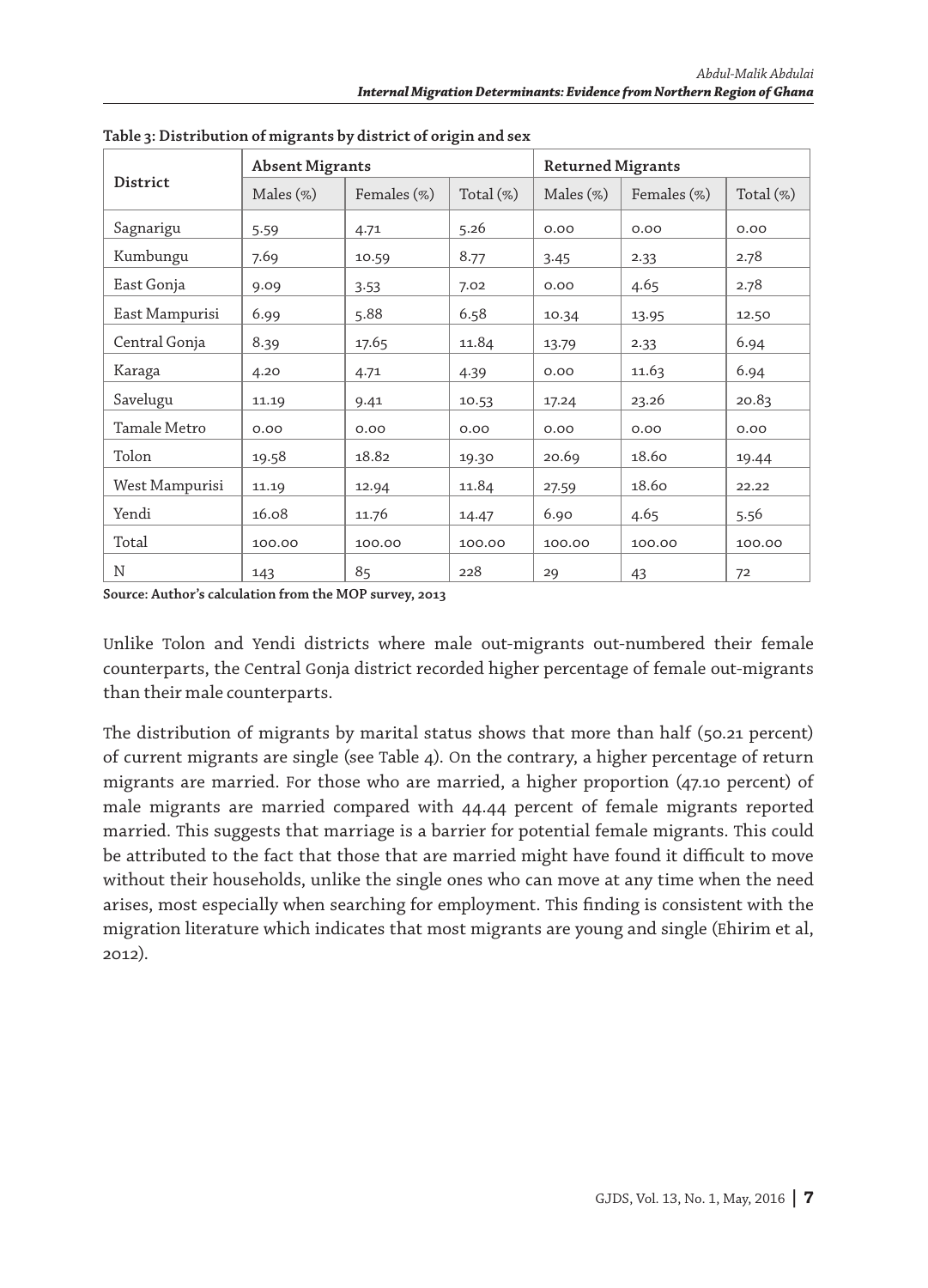| Sex                 | <b>Absent Migrants</b> |                |              | <b>Return Migrants</b> |             |              |  |
|---------------------|------------------------|----------------|--------------|------------------------|-------------|--------------|--|
|                     | Males $(\%)$           | Females $(\%)$ | Total $(\%)$ | Males $(\%)$           | Females (%) | Total $(\%)$ |  |
| Single              | 52.90                  | 45.68          | 50.21        | 58.62                  | 27.91       | 40.28        |  |
| Married             | 47.10                  | 44.44          | 46.11        | 41.38                  | 62.79       | 54.17        |  |
| Living with partner | 0.00                   | 1.23           | 0.46         | 0.00                   | 0.00        | 0.00         |  |
| Separated           | 0.00                   | 1.23           | 0.46         | 0.00                   | 2.33        | 1.39         |  |
| Divorced            | 0.00                   | 6.17           | 2.30         | 0.00                   | 2.33        | 1.39         |  |
| Widowed             | 0.00                   | 1.23           | 0.46         | 0.00                   | 4.65        | 2.78         |  |
| Total $(\%)$        | 100.00                 | 100.00         | 100.00       | 100.00                 | 100.00      | 100.00       |  |
| N                   | 143                    | 85             | 228          | 29                     | 43          | 72           |  |

**Table 4: Marital status by sex and migration status**

**Source: Authors calculation from MOP survey, 2013**

The results of the data analysis further revealed that a household with at least two members is likely to produce an absent migrant. The number of migrants increases as the household size increases. This can be explained by the fact that as the number of people in a household increases, the household can afford to ask some of its members (surplus labour) to undertake migration so as to mitigate the household consumption risk as espoused by the New Economics of Labour Migration (NELM) theory. Other studies such as Huy's (2009); Mariapia's (2008); Hossain's (2001) and Alan et al. (1999) indicate that migration decision of households is positively associated with household size.

In terms of migration and educational status, the study noted that a little over half of the current migrants (50.37 percent) have primary or no education (see Table 5). This figure increases for returned and non-migrants (58 and 61.57 percent respectively). This finding is at variance with Sjaadstad's (1962) proposition that migrants are young and more educated.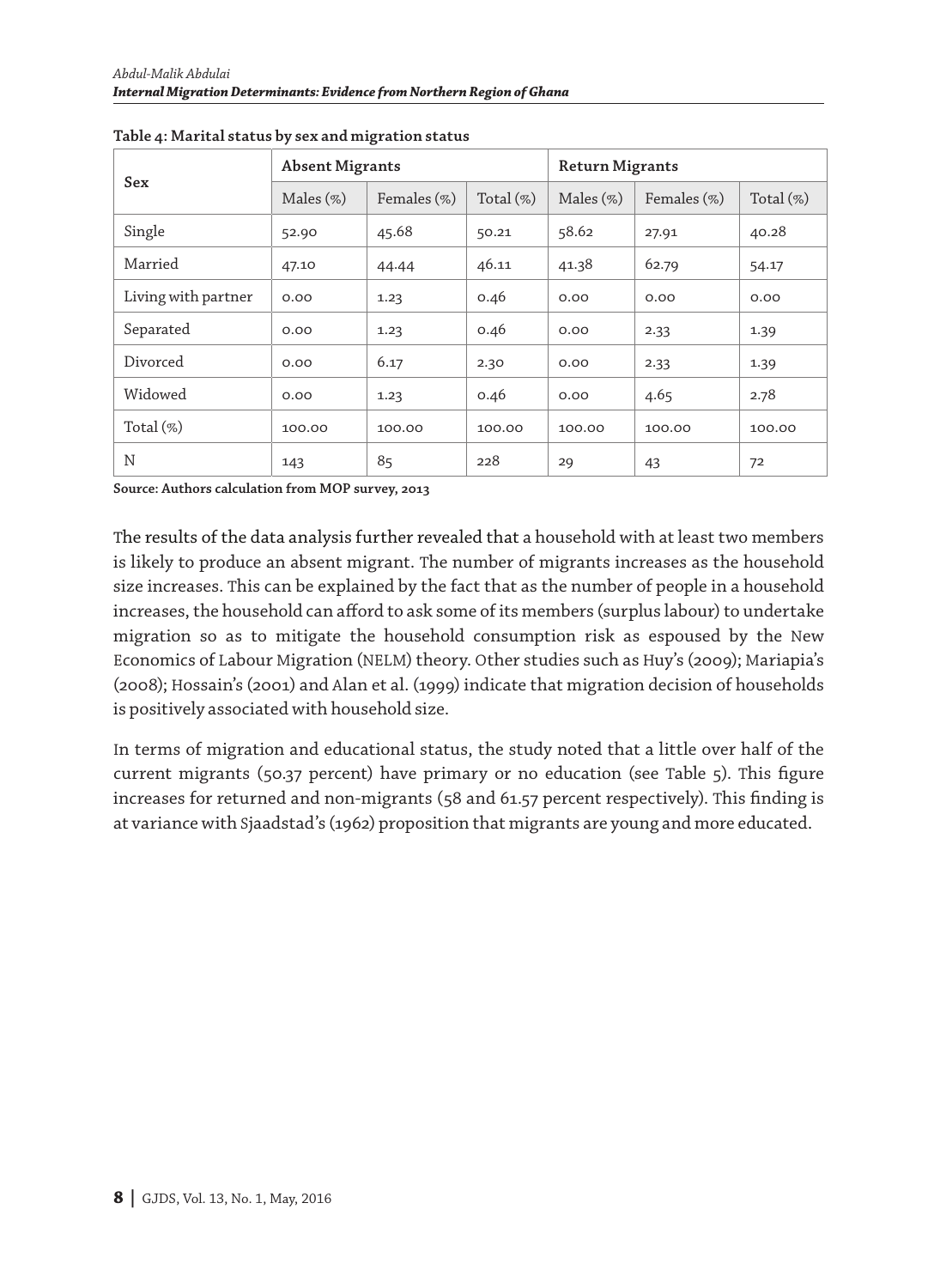|                         |                          | Absent Migrants          |                          | Returned Migrants<br>Non-Migrants |                          |                          |        |
|-------------------------|--------------------------|--------------------------|--------------------------|-----------------------------------|--------------------------|--------------------------|--------|
| Educational Level       | Males                    | Females                  | Total                    | Males                             | Females                  | Total                    | Total  |
| None                    | 24.17                    | 48.33                    | 33.18                    | 26.09                             | 62.96                    | 46.00                    | 34.70  |
| Primary                 | 12.50                    | 16.67                    | 14.05                    | 8.70                              | 11.11                    | 10.00                    | 23.93  |
| Middle                  | $\sim$                   | $\overline{a}$           | $\sim$                   | 4.35                              | $\overline{\phantom{a}}$ | 2.00                     | 0.86   |
| JSS/JHS                 | 17.50                    | 8.33                     | 14.08                    | 26.09                             | 7.41                     | 16.00                    | 14.75  |
| Comm'cial / Voc.        | $\overline{\phantom{a}}$ | 1.67                     | 0.62                     | $\overline{a}$                    | $\overline{\phantom{0}}$ | $\overline{\phantom{a}}$ | 0.06   |
| O'Level                 | $\overline{\phantom{0}}$ | $\sim$                   | $\overline{\phantom{0}}$ | $\overline{\phantom{0}}$          | $\overline{a}$           | $\overline{\phantom{a}}$ | 0.31   |
| SSS/SHS                 | 25.00                    | 11.67                    | 20.03                    | 8.70                              | 7.41                     | 8.00                     | 11.93  |
| <b>Training College</b> | 4.17                     | 3.33                     | 3.86                     | $\overline{\phantom{0}}$          | $\overline{a}$           | $\overline{a}$           | 1.47   |
| Prof./Tech              | $\overline{\phantom{a}}$ | 3.33                     | 1.24                     | 8.70                              | $\overline{\phantom{a}}$ | 4.00                     | 0.31   |
| Tertiary                | 8.33                     | 1.67                     | 5.85                     | 13.04                             | $\overline{\phantom{a}}$ | 6.00                     | 3.00   |
| Koranic                 | 5.00                     | $\overline{\phantom{0}}$ | 3.14                     | 4.35                              | $\overline{\phantom{a}}$ | 2.00                     | 2.94   |
| A'Levels                | $\overline{\phantom{a}}$ | $\overline{\phantom{0}}$ | $\overline{\phantom{0}}$ | $\overline{\phantom{0}}$          | $\overline{\phantom{a}}$ | $\overline{\phantom{a}}$ | 0.06   |
| Others                  | $\overline{\phantom{a}}$ | $\overline{\phantom{a}}$ | $\overline{\phantom{a}}$ | $\overline{\phantom{0}}$          | $\overline{\phantom{a}}$ | $\overline{\phantom{a}}$ | 0.49   |
| Don't know              | 3.33                     | 5.00                     | 3.95                     | $\overline{\phantom{0}}$          | 11.11                    | 6.00                     | 5.20   |
| Total (%)               | 100.00                   | 100.00                   | 100.00                   | 100.00                            | 100.00                   | 100.00                   | 100.00 |
| N                       | 143                      | 85                       | 228                      | 29                                | 43                       | 72                       | 2199   |

**Table 5: Highest educational qualification by sex and migration status**

**Source: Author's calculation from MOP survey, 2013**

By sex and migration status, the percentage of female returned migrants (74.07 percent) is higher than female absent migrants (65 percent) with primary or no education. This fall in the number of migrants with primary or no education can be attributed to perhaps public education of parents and motivation by government (school feeding program and capitation grants) and Non-Governmental Organisations (NGOs) in the study area to send their wards to school, most especially the girl child. This is corroborated by the publication of Ghana News Agency (GNA), 28th February, 2009 captioned ''NGO donate bicycles to school girls'', all as an attempt to motivate the girls to go to school. Other NGOs such as the World Vision, School for Life and Ibis all support this call of making education more accessible and acceptable to the less privilege. Among the current migrants however, there were more females (65 percent) than males (41.67 percent) with primary or no education.

Aside no education, a larger proportion (20.03 percent) of current migrants have completed SSS with less than a tenth (9.71 percent) having tertiary qualifications. Among those who completed the SSS, males recorded a higher percentage than females (25 and 11.67 percent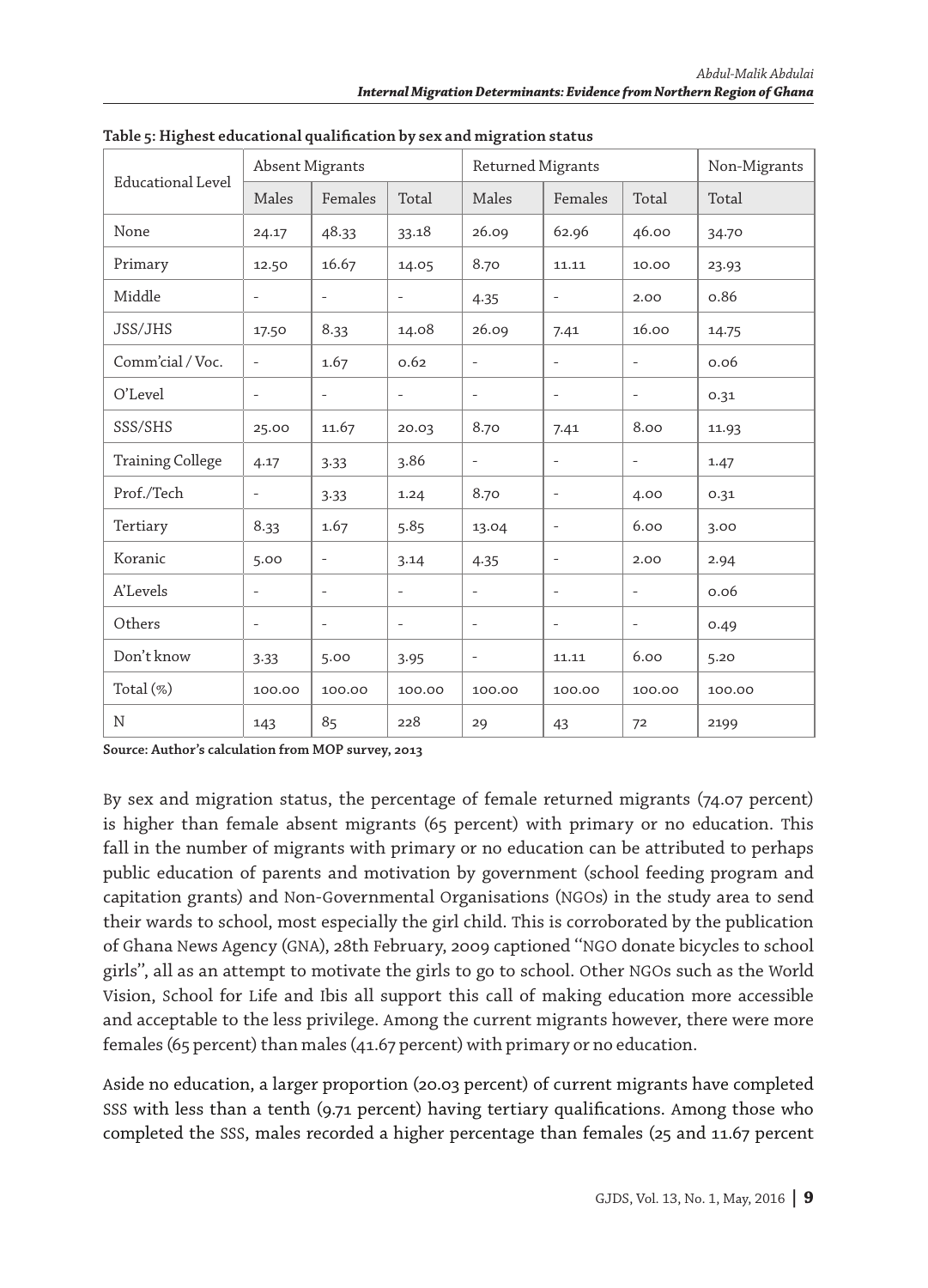respectively). The same can be said about tertiary qualifications. This huge difference in qualifications between sex could be explained perhaps by the ancient beliefs in the region (which still exist anyway) that the female child is for the kitchen and does not need education beyond the primary level. What is counter intuitive, though is the finding that more educated migrants (35.71 percent) migrate within the source region (intra-regional migration) compared to 21.43 percent each to Greater Accra and Ashanti regions. This contradict other studies elsewhere, especially among scholars of the human capital theory of migration (Sjaastad, 1962) and the efficiency hypothesis theory (Courchene, 1970 and Schwartz, 1973), who argued that migrants are self-selected and that selection decisions are related to migrant quality outcomes such as education and with the more educated people undertaking longer distance migration (Tsegai & Plotnikova, 2004; Dustmann & Glitz, 2011). This could be perhaps due to their greater access to information and a possible breakthrough of any language differences (minimum cost of migration).

#### **Determinants of Internal Migration**

There are multiple reasons or drivers of people migrating in Ghana – economic, social and political reasons. It is worthwhile to ascertain the main drivers of migration in the region, given that the northern region is characterised by high incidence of poverty and out-migration rates (GSS, 2013). Giving reasons for which current and returned migrants undertake migration, most migrants give economic reasons for migrating. For example, the result of the data analysis revealed that majority of both current and returned migrants (62.44 and 79.10 percent respectively) cited job/employment as the most important reason for migrating (see Table 6). This result is expected and can be attributed to limited job or employment opportunities in the districts of origin, especially in the dry season.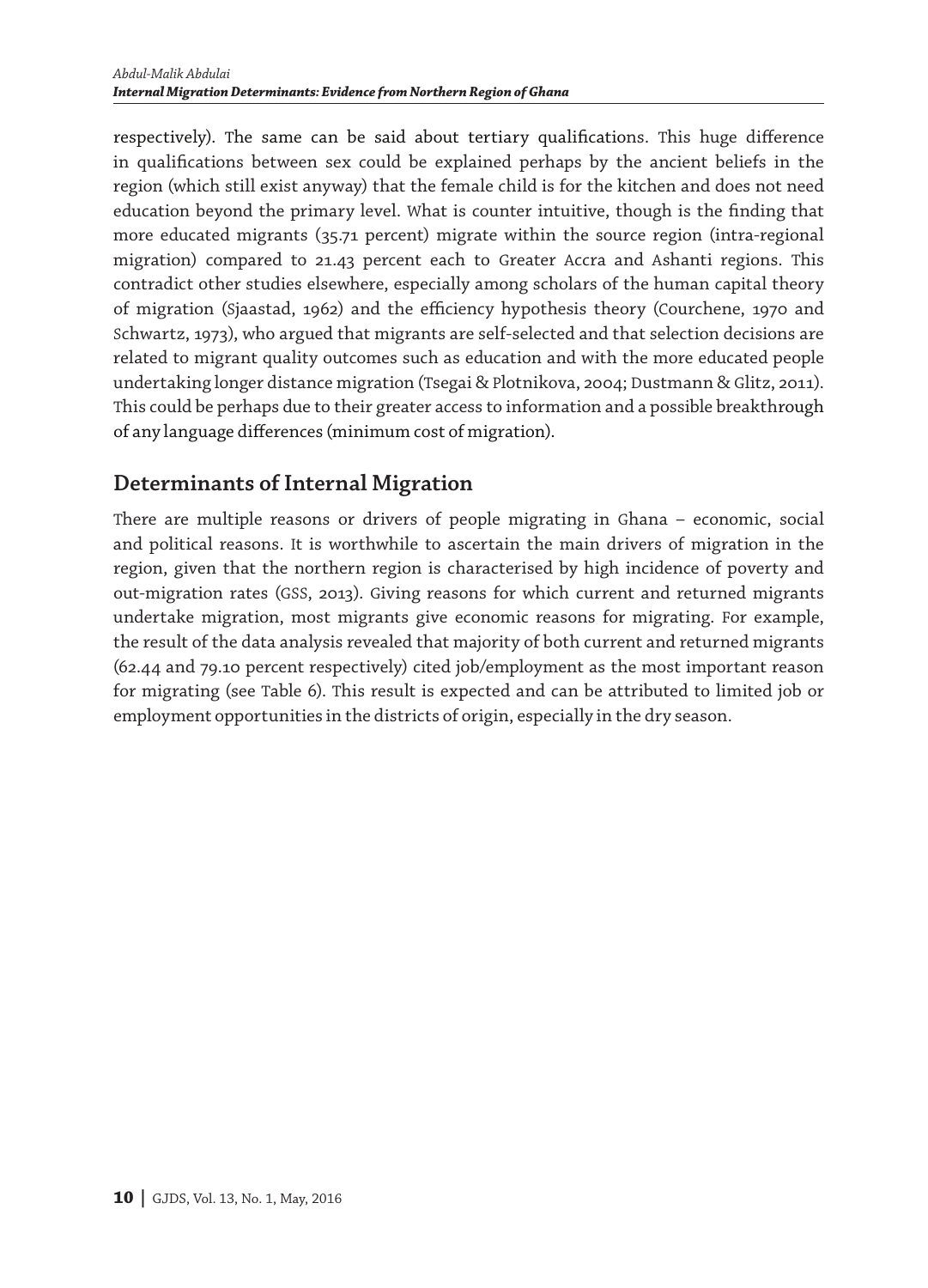| Reason                          | <b>Absent Migrants</b> |         |        | <b>Returned Migrants</b> |         |        |  |
|---------------------------------|------------------------|---------|--------|--------------------------|---------|--------|--|
|                                 | Males                  | Females | Total  | Males                    | Females | Total  |  |
| Job transfer/opportunity        | 10.37                  | 5.13    | 8.45   | 19.23                    | 4.88    | 10.45  |  |
| Seek work/better job            | 60.00                  | 66.67   | 62.44  | 61.54                    | 90.24   | 79.10  |  |
| Study training                  | 15.56                  | 11.54   | 14.08  | 15.38                    | 0.00    | 5.97   |  |
| To get married                  | 0.74                   | 6.41    | 2.82   | 0.00                     | 0.00    | 0.00   |  |
| To accompany family             | 1.48                   | 0.00    | 0.94   | 3.85                     | 4.88    | 4.48   |  |
| To join family                  | 1.48                   | 7.69    | 3.76   | 0.00                     | 0.00    | 0.00   |  |
| Declining yields in agriculture | 5.93                   | 2.56    | 4.69   | 0.00                     | 0.00    | 0.00   |  |
| Civil conflict/war              | 0.74                   | 0.00    | 0.47   | 0.00                     | 0.00    | 0.00   |  |
| Drought                         | 2.22                   | 0.00    | 1.41   | 0.00                     | 0.00    | 0.00   |  |
| To join friends                 | 0.74                   | 0.00    | 0.47   | 0.00                     | 0.00    | 0.00   |  |
| Others                          | 0.74                   | 0.00    | 0.47   | 0.00                     | 0.00    | 0.00   |  |
| Total                           | 100.00                 | 100.00  | 100.00 | 100.00                   | 100.00  | 100.00 |  |
| N                               | 143                    | 85      | 228    | 29                       | 43      | 72     |  |

**Source: Authors calculation from MOP survey, 2013**

With respect to sex, a higher percentage of females than males cited job opportunities as the major reason for migrating regardless of their migration status. This finding is at odds with the findings of Castaldo et al. (2012) that most women in Ghana and India migrate for marriage reasons than males. However, more female returned migrants (90.24 percent) than current female migrants (66.67 percent) migrate to look for jobs with no significant difference between male current (60 percent) and returned migrants (61.54 percent). Other major reasons cited are studying or training and job transfer. Almost the same proportion of current and returned male migrants stated education as the reason for migration with lower percentage of females (11.54 percent) than males (15.56 percent) among current migrants moving for the same reason.

It was also noted that for those who migrated to seek jobs, majority of them (68.42 percent) choose Greater Accra and Ashanti as their regions of destination with higher percentage of migrants (40.60 percent) moving to Accra than Kumasi. This could be explained by the perceived jobs availability in the south and more so in Accra than Kumasi. Perhaps, Accra being the national capital may be considered as having better job opportunities than Kumasi. There has been forced migration in the north, though it is the least among the reasons given for migrating. In all, 0.47 percent of the migrants migrated because of civil conflict with only males involved. This could be attributed to the pockets of chieftaincy disputes in the region where men mostly are involved.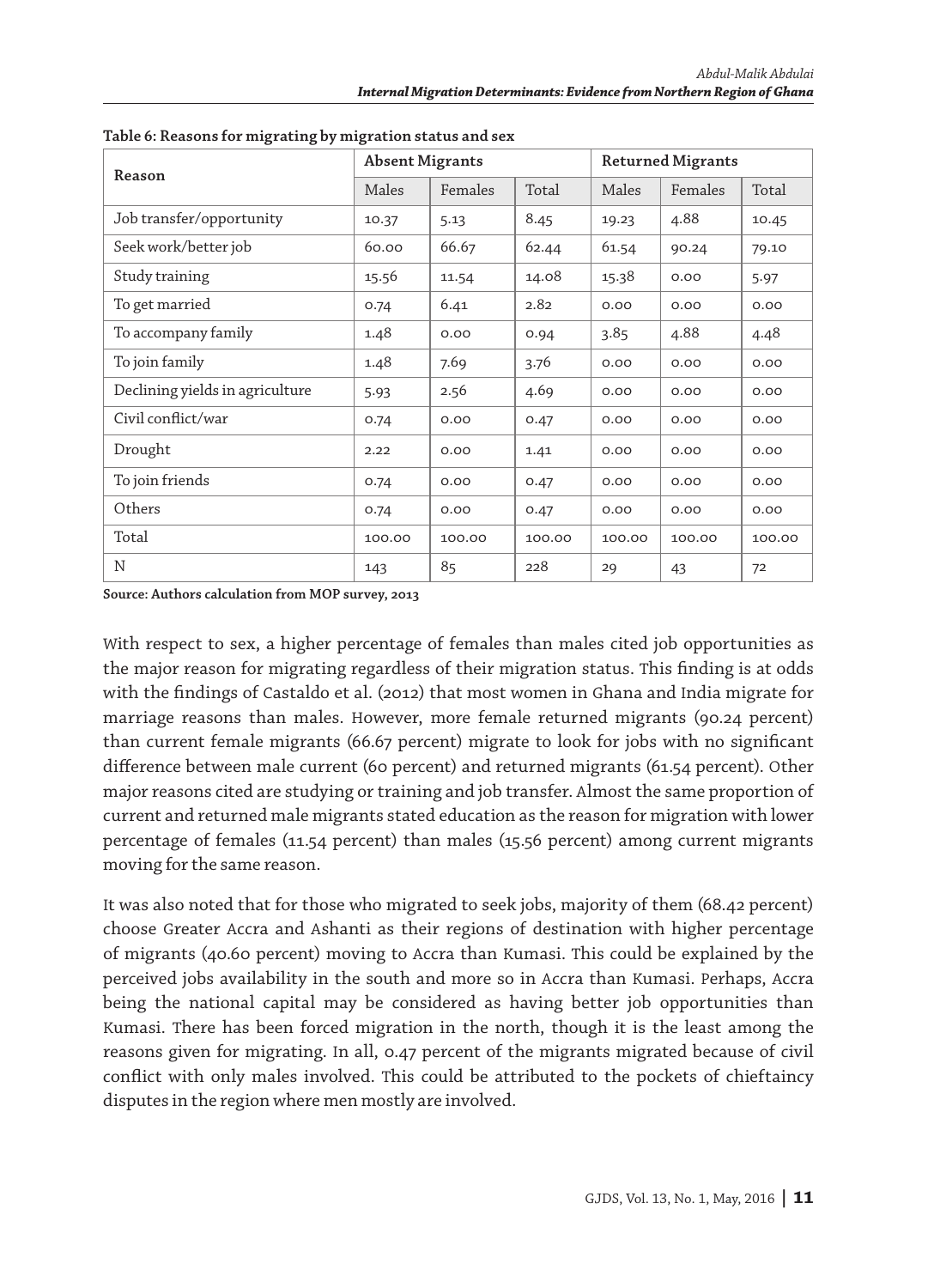Having assessed the socio-demographic characteristics of the studied population and the main drivers of migration, it would be insightful to examine the determinants of an individual probability to migrate as the second objective seeks to achieve. The maximum likelihood probit estimates and their marginal values of estimating equation 1 are presented in Table 7. Before discussing the parameter estimates, one general observation is worth noting. The likelihood ratio chi-squared statistic, testing the null hypothesis that all regressors are jointly zero, is strongly rejected. The estimation results show that the parameter estimates generally conform to the a priori expectations. The probability of migrating is statistically dependent on individual sex, age, sex of household head, household size and access to at least one community facility<sup>2</sup>.

Consistent with prior expectation and existing literature, the probability of migration increases with age. Age provides a rough proxy for work experience and as such, it gives some indication of the earning potential of the individual and the ability to finance the cost of migration. A quadratic term of age is included in the formulation to cater for diminishing returns to experience. The coefficient of age is positive and negative for square of age and both are statistically significant. Education of individuals shows the expected sign though not significant. This could be interpreted to mean that the probability to migrate increases with increase in individual educational level.

| Variable       | Mean      | Std. Dev          | <b>Probit Results</b> |                              |  |  |  |
|----------------|-----------|-------------------|-----------------------|------------------------------|--|--|--|
|                |           |                   | Coefficient           | Marginals (dy/dx)            |  |  |  |
| Intercept      | -         | $\qquad \qquad -$ | $-2.95(-7.22)$ ***    |                              |  |  |  |
| Sexindiv       | 0.51      | 0.50              | $-0.21(-2.42)$ **     | $-0.26(-2.45)$ <sup>**</sup> |  |  |  |
| Ageindiv       | 25.57     | 17.74             | $0.19(10.38)$ ***     | $0.24(10.38)$ ***            |  |  |  |
| Agesqur        | 968.05    | 1244.32           | $-0.003(-9.85)$ ***   | $-0.0004(-9.85)$ ***         |  |  |  |
| Educindiv      | 11.84     | 20.79             | 0.0007(0.31)          | 0.0001(0.31)                 |  |  |  |
| Sexheadhh      | 0.90      | 0.30              | $0.28(1.66)^*$        | $0.03(1.66)^*$               |  |  |  |
| Marheadhh      | 2.27      | 1.00              | 0.01(0.29)            | 0.0017(0.29)                 |  |  |  |
| Hsehdsize      | 9.97      | 3.74              | $-0.02$ $(-2.01)$ **  | $-0.0030(-2.01)$ **          |  |  |  |
| Hseownship     | 0.94      | 0.25              | $-0.24(-1.20)$        | $-0.03(-1.20)$               |  |  |  |
| Comtyfacil     | 1.91      | 1.02              | $-0.18(-3.66)$ ***    | $-0.02(-3.66)$ ***           |  |  |  |
| N              | 1732      |                   |                       |                              |  |  |  |
| Pseudo R2      | 0.17      |                   |                       |                              |  |  |  |
| Prob > Chi2    | 0.00      |                   |                       |                              |  |  |  |
| Log Likelihood | $-539.12$ |                   |                       |                              |  |  |  |

**Table 7: Determinants of an individual's likelihood to be an internal migrant**

**Note: The z-statistics are in parenthesis and \*\*\*, \*\* and \* implies the level of significance at 1%, 5% and 10% respectively.**

**Source: Author's estimation from the MOP dataset.**

2 Electricity, Natural gas, Safe drinking water, Sewage system, Garbage collection and Telephone.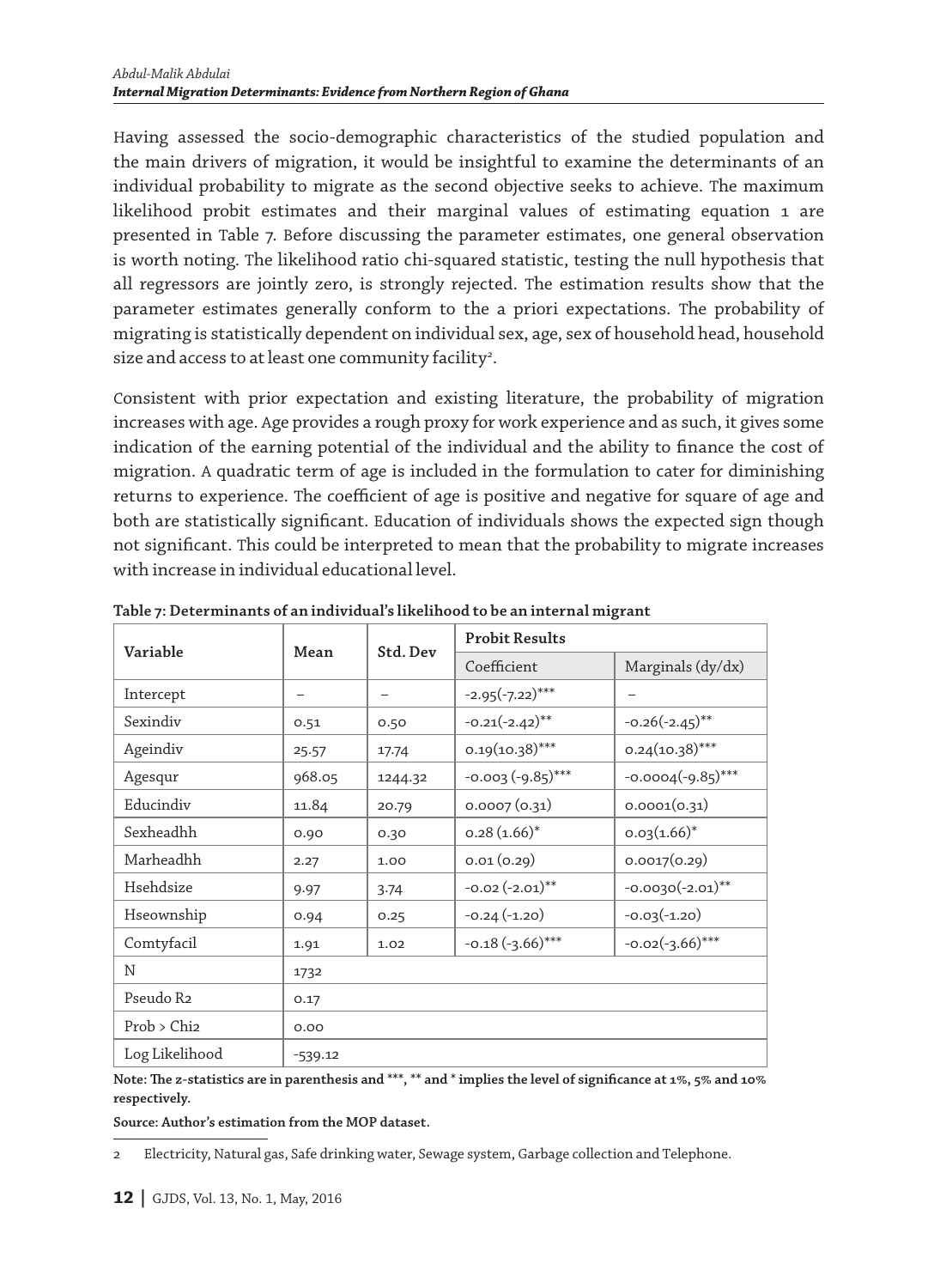Somehow at odd with the literature, which found that females are tied movers than males (Banerjee & Phan, 2010), the current estimate indicates that males are less likely to migrate than females as indicated by the *sexindiv* variable. This finding corroborates Katz's (2000) but contradict the results of the earlier descriptive analysis which indicate that males dominate in current internal migration from the northern region than females. This increase in the participation of females in migration is perhaps due to changes in gender roles at the study area and the possible effect of networks in favour of females than males. Sex of head of households (*sexheadhh*) coefficient is positive and significant, an indication that migrants are more likely to come from households with male heads. That is, households headed by males are 3.5 percent more likely to produce a migrant than female-headed households. This finding is at odds with Ackah & Medvedev (2010) finding which suggest that individuals are more likely to migrate if the head of their household is female. The possible explanation may be that male – headed households have more resources/assets than female-headed households as shown in the literature and therefore can support a member financially to undertake migration. Male heads prefer sharing of responsibilities and therefore would want everybody in the household contribute their quota to the upkeep of the home, a situation that can ignite/ encourage migration.

Household size negatively and significantly affect the decision to migrate, an indication that larger household size are less likely to produce migrants contrary to other studies (Tsegai, 2007 and Stark et al, 1997) who argued that migration increases with house size. The negative coefficient of the house size variable can have two interpretations. Firstly, it could be that larger households may want to play the 'free rider game' where every other member looks up to the next to act in the best interest of all and therefore lacks the propensity to migrate<sup>3</sup>. Secondly and the most likely manner, it is always difficult for such households to arrive at consensus on the decision to produce a migrant.

The community facility variable (*comtyfacil*) is negative and significant. Access to community facility in the specification of the model was to capture the pull factors of migration. And as expected, the decision to migrate decreases as a household increases it access to the public facilities. That is, households with access to public facilities are 2.2 percent less likely to produce a migrant. This is consistent to the findings by Ackah & Medvedev (2010) who, using the GLSS5 data concluded that, communities having access to better drinking water and sanitation and subsidized health care are less likely to produce migrants. Though not significant, the house ownership variable was rightly signed, meaning that households owning their houses are less likely to produce migrants. An assessment of the effect of child dependency on the decision to migrate was made, though no meaningful result was produced using the probit.

Migration networks have been found to be a key determinant in the probability to migrate and consistently are the most important single factor that may influence future migration (Tsegai, 2007; Richter & Taylor, 2006; Tutu, 1995 and Caldwell, 1976). How then did having a

<sup>3</sup> In the case of economic migrants.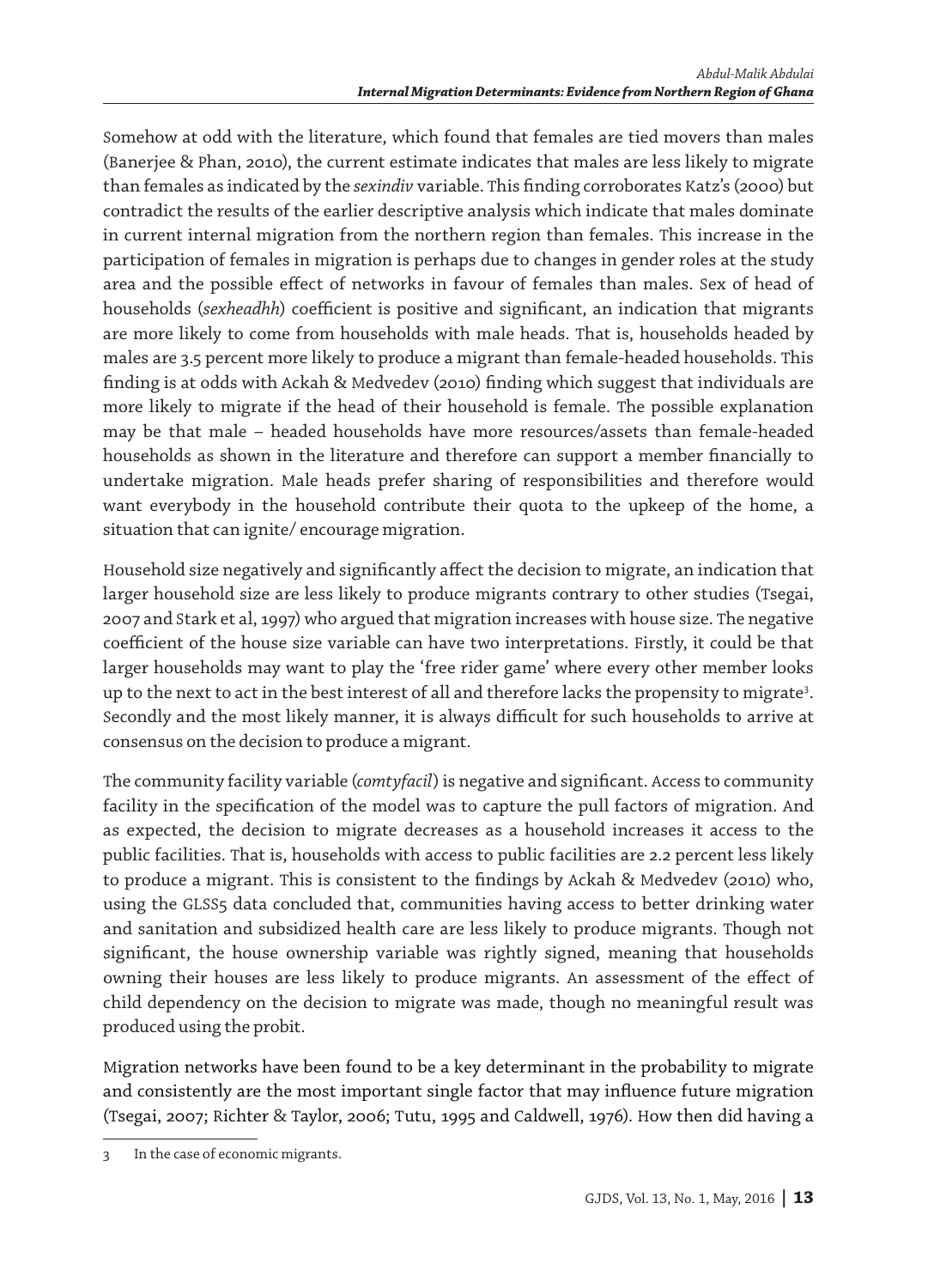network/contact person at destination before migration influence the decision of people to migrate in the study area?

Analysis of the data revealed that more than one-half of current migrants have contact persons (migration network) before migrating compared to only 37.31 percent for returned migrants (see Table 8). A possible explanation may be that current migrants have more known faces at destination than returned migrants. The advent and widespread use of mobile phones in the area make it easier for one to talk to a friend or relative at destination and which has the tendency of promoting migration.

|                                  | <b>Absent Migrant</b> |        |       | <b>Returned Migrant</b> |        |       |
|----------------------------------|-----------------------|--------|-------|-------------------------|--------|-------|
| Response                         | Male                  | Female | Total | Male                    | Female | Total |
| Have contact before migration    | 49.26                 | 55.70  | 51.63 | 38.46                   | 36.59  | 37.31 |
| Have no contact before migration | 50.74                 | 44.30  | 48.37 | 61.54                   | 63.41  | 62.69 |
| Total $(\%)$                     | 100                   | 100    | 100   | 100                     | 100    | 100   |
| N                                | 143                   | 85     | 228   | 29                      | 43     | 72    |

**Table 8: Distribution of migrants by network status before migration and by sex**

 **Source: Authors construct from MOP survey, 2013.**

By sex, there are more female (55.70 percent) than male (49.26 percent) current migrants with networks before migrating. The reverse is true for return migrants as more males than females reported having migration networks before migrating (38.5 and 36.6 percent respectively). The high number of males with networks before migrating could be attributed to the fact that, males were the dominant groups undertaking migration in the area until recently (Pickbourn, 2011) and therefore could have more networks at destinations than their female counterparts. These results are expected as the effects of networks are gender specific (Richter & Taylor, 2006). If networks' duty, for example, is provision of job information, and if males and females are concentrated in different sectors of the destination economy, then networks with male migrants may have little effect on female migration, and vice versa.

## **Conclusions and Recommendations**

Migrants from the Northern Region of Ghana were not very young. They were either children or adopted children of heads of households they lived in before migrating and were mostly females. The majority of the migrants were more likely to come from Tolon district given that close to 20 percent of absent migrants were from this district. Most migrants were single and had little or no education, an indication of negative selectivity of migrants. The more educated migrants undertake intra-regional migration contrary to previous literature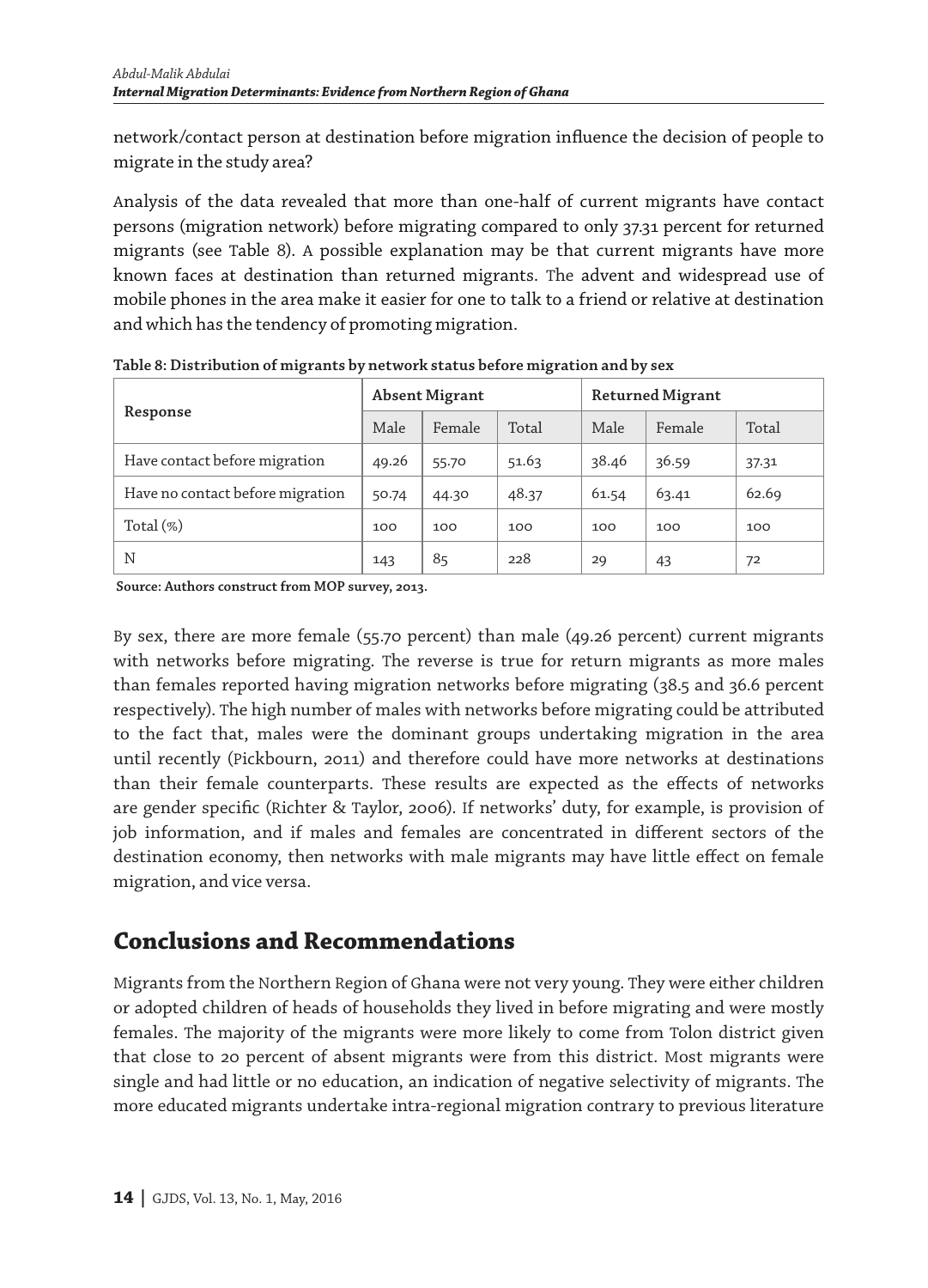that argued that the more educated undertake longer distance migration. This finding suggests that the human capital theory does not explain migration in the study area.

The main reason cited for migrating from the Northern Region is economic. Furthermore, migrants are more likely to come from households with male heads. Similarly, access to community facilities (electricity, pipe-born water) reduces the likelihood of households producing migrants. Migrant networks were also found to be a key facilitating element in the migration of people from the study area. In light of this, one can conclude that the network theory explains migration in the Northern Region because the decision to travel to a large extent depends on the availability of friends or relations (networks) in the destination area.

It would be useful for government and other Non-Governmental Organisations (NGOs) considering policies to streamlining migration to give more priority to education in terms of access and affordability. This comes from the backdrop that the majority of the migrants from the study area to other regions were people with little or no education with the more educated involved in intra-regional migration. Government and other stakeholders such as the private sector and NGOs should consider providing job opportunities<sup>4</sup> and extending access to public facilities such as schools, electricity, health posts and portable drinking water to the people.

#### **References**

- **Ackah, C. and Medvedev, D.** (2010). *Internal migration in Ghana: determinants and welfare Impacts*. World Bank 2010 Ghana poverty assessment paper.
- **Alan de Brauw, J. Edward Taylor, and Scott Rozelle** (1999). *The impact of migration and remittances on rural incomes in China*. Paper submitted for 1999 American Agricultural Economics Association annual meetings Nashville, August 8-11, 1999.
- **Banerjee, R. and Phan, M.** (2010). *Do tied movers get tied down? The occupational displacement of dependent applicant immigrants in Canada*. CERIS final report.
- **Boakye-Yiadom, L. and McKay, A.** (2006). *Migration between Ghana's rural and urban areas: The impact on migrants' welfare*. Available: http://www.pegnet.ifw- kiel.de/papers/ conference-2007.
- **Caldwell, J.C.** (1968). Determinants of rural-urban migration in Ghana, population studies: *A Journal of Demography*, 22(3), pp. 361-377.
- **Castaldo, A., Deshingkar, P. and McKay, A.** (2012). *Migrating out of poverty. Research programme consortium*. University of Sussex working paper 7.

<sup>4</sup> Majority of migrants cited seeking jobs/employment opportunities as reasons for their migration.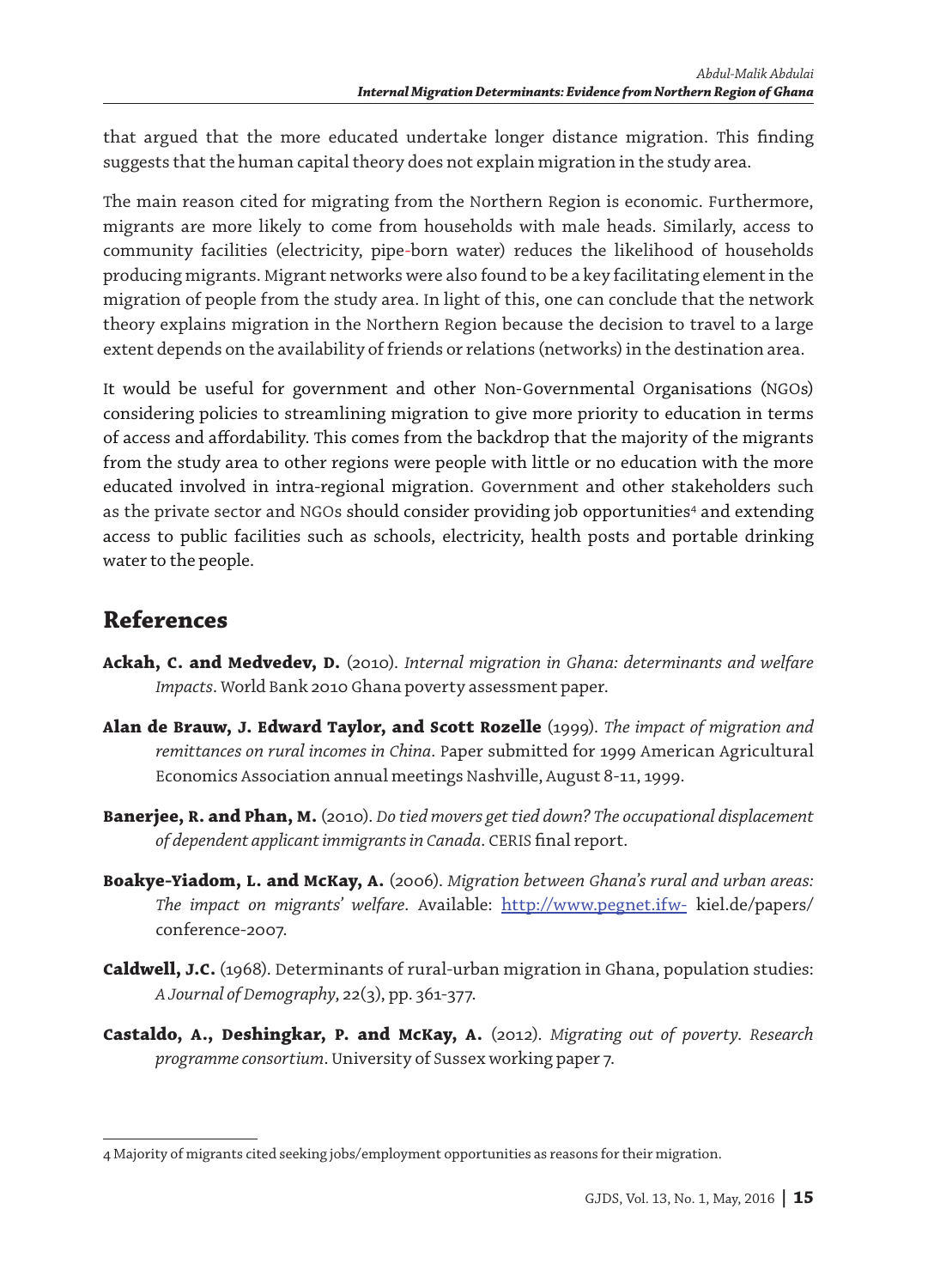- **Courchene, T. J.** (1970). Interprovincial migration and economic adjustment, *Canadian Journal of Economics* 3, 550-76.
- **Dustmann, C. and Glitz, A.** (2011). *Migration and education. NORFACE migration discussion paper No. 2011-11*. Available at www.norface-migration.org.
- **Ehirim, NC, Onyeneke, RU., Chidiebere-Mark, NM. and Nna-buihe, VC** (2012). Effects and prospect of rural to urban migration on the poverty status of migrants in Abia State, Nigeria. *Agricultural Science Research Journal*, 2(4): 147–149.
- **Ghana Statistical Service** (2012). *2010 population and housing census summary report*, Accra, Ghana.
- **Hossain, M.Z** (2001). *Rural-urban migration in Bangladesh: A micro-level study paper* presented in a poster session on internal migration at the Brazil IUSSP conference during August 20-24.
- **Huynh Truong Huy** (2009*). Rural to urban migration as a household decision: Experimental evidences from the Mekong delta, Vietnam*. DEPOCEN working paper series No. 2009/17.
- **Katz, Elizabeth** (2000). *Individual, household and community-level determinants of migration in Ecuador: Are there gender difference?* A paper prepared for annual meeting of the population association of America Los Angeles, CA, March 23 – 25.
- **Kwankye, S. O., J. K. Anarfi, C. A. Tagoe and A. Castaldo** (2007). *Coping strategies of independent child migrants from northern Ghana to southern cities*. Working paper, T-23. Brighton: development research centre on migration, globalisation, and poverty, University of Sussex.
- **Litchfield, J. and H. Waddington** (2003). *Migration and poverty in Ghana: evidence from the Ghana Living Standards Survey*, Sussex migration working paper no. 10. Sussex centre for migration research. London: MacMillan Press Ltd.
- **Manning, P.** (2005). *Migration in world history*. New York: Routledge.
- **Mariapia, M.** (2008). Migration and technological change in rural households: complements or substitutes?, *Journal of Development Economics*, 85, pp. 150-175.
- **Pickbourn, L. J** (2011). *Migration, remittances and intra-household allocation in northern Ghana: Does gender matter?* PhD dissertation, submitted to the University of Massachusetts Amherst.
- **Ranga, D.** (2004).*The migration effects of the economic structural adjustment programme on a rural community in Zimbabwe*. University of Zimbabwe. Available online at http://www. bioline.org.br/pdf?ep04009.